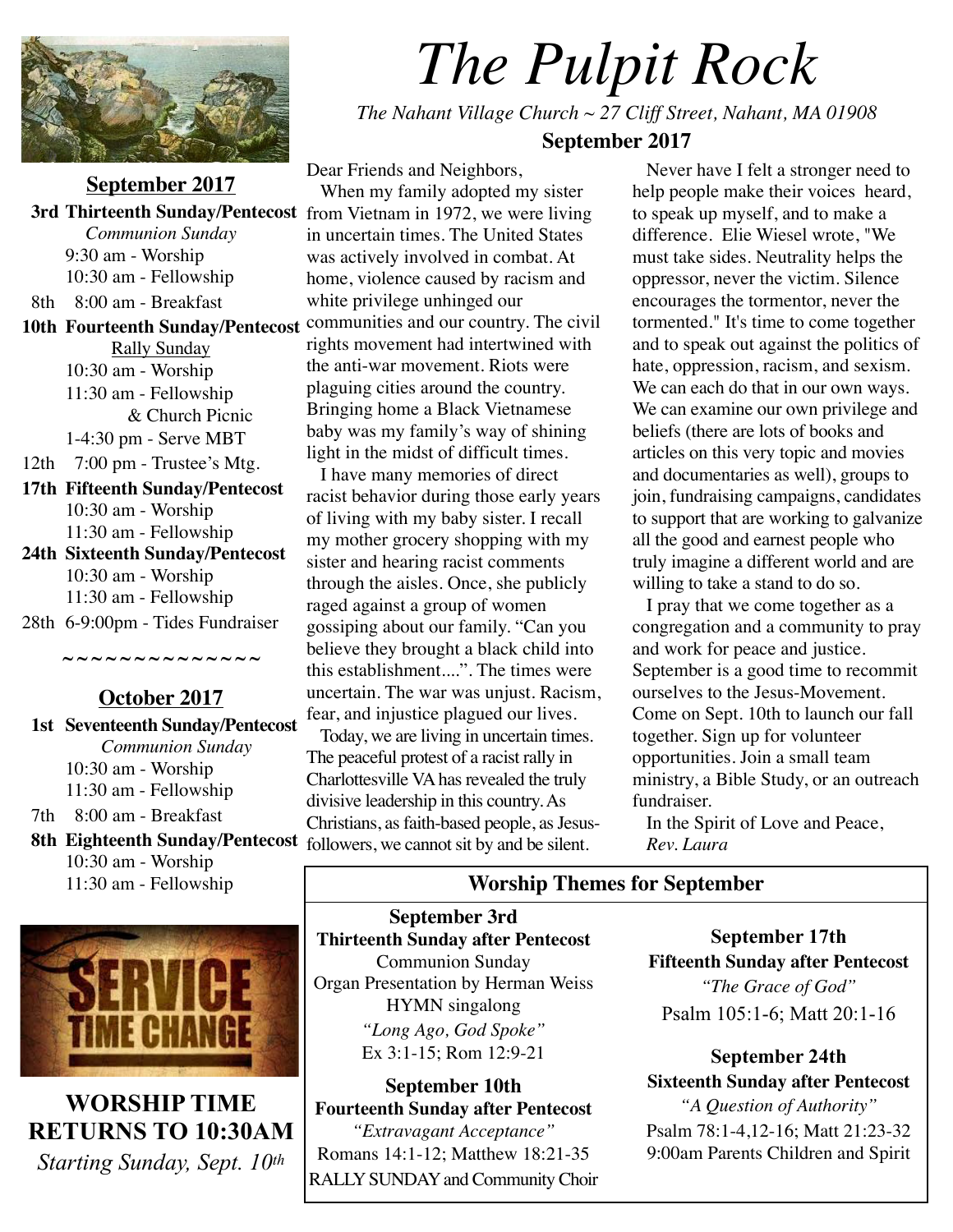### **September Community Breakfast**

*Friday, September 8th* 

 You are cordially invited to the Sept.8 breakfast with a presentation by Kevin Andrews, Principal of the Johnson Elementary School. He will not only highlight some of the initiatives that the school will be undertaking in the fall but also focus on strategies to gain the cooperation of children, and working to create a collaborative environment. Attendees at the breakfast will be able to apply the strategies when they work with young people, as well as adults, in their lives.

 This summer several of the Johnson School teachers attended a week-long seminar in the Responsive Classroom approach. It calls for educators to bring students into the process of setting up and running the classroom. It does this by having them discuss what they hope their classroom to look and sound like, and what steps the groups should take to get there. It also covers how to implement clear, non-judgmental reminding language when students are not meeting expectations, and the positive effect that modeling this behavior has.

 The free breakfast starts at 8 a.m. Plan to come for an informative presentation, a hearty breakfast and some wonderful camaraderie. Spread the word and bring a family member or friend.

 Arrangements for transportation of elders to and from the breakfast may be made by calling the Tiffany Room a few days in advance of the breakfast at 781-581-7557.

#### **Also save the following dates:**

October 6th with a presentation on fire prevention and November 3rd featuring State Representative Brendon Creighton as our speaker.

# **Joining Hands**

 The presentation made by GLSS at the August Nahant Community Breakfast was spirited and informative. It focused on an upcoming initiative to lay the Foundation for Swampscott and Nahant to become dementia friendly communities.

 There will be a training session for professional and lay people interested in this initiative on Thursday, October 5 in Vinnin Square. You can register by contacting the Family Caregiver Support Program at GLSS in Lynn or by calling Linda Peterson of the Nahant Council on Aging at 781-581-7557.

 Inquire about the possibility of arranging for respite care for a person you care for who has dementia so that you can attend the training.

 Let's all join hands and become part of a Dementia friendly Nahant and Church.

Pick up a flyer about the event in the Companion Way.



# **Tides Fundraiser for Nahant Village Church**  *on Thursday, Sept. 28th*

 If you have items to offer for the Raffle, please contact Christine Alexander who is running this event. Gift certificates from your favorite merchant, gift baskets, art, tickets to sporting events, jewelry etc. make great raffle items! Raffle items will be on display after church on Sun., Sept. 24th.

 The Tides donates 10% of sales during this time period. See Chris at church or call her at 781-864-5367.

*Thanks for your help in making this a success for our church!* 



# **Sunday School Begins Again!**

*Sunday, September 10th at 10:30am*  We invite children and families to come to the kick off of Sunday School on Sunday, September 10th.

 Susan Edwards.long time member, continues as teacher this year, and will be assisted once again by Rachel McCarthy. Sue will be using the same curriculum as last year - Deep Blue - which includes adventure, exciting stories, science experiments, arts and crafts, animated video storytelling, and active games!

 Children will learn Bible stories that will help them learn about God and important values such as respect, kindness, honesty, courage, perseverance, self-discipline, compassion, generosity, dependability.

# **...and then after Worship, it's the Potluck Church Picnic**

 Come and join us for our annual church picnic. Many thanks to Chris and Rich Stevens who have once again volunteered to host the picnic and do the grilling. *Bring yourselves and a dish to share. All are welcome!*



# **Music at NVC**

 The Bell Choir will begin rehearsals on Mon., Sept. 11th at 5:30pm. **Everyone is welcome to join the Bell Choir and learn about ringing!!** 

 The NVC Choir begins rehearsals on Sept. 10th at 9am. **Everyone is welcome to sing with our volunteer choir!!** 

The Community Choir, led by Valerie Peterson and Raeleen George, will join us on Sunday September 10th with rehearsal beginning at 8:30am.

> **Everyone is welcome to sing in this choir!!**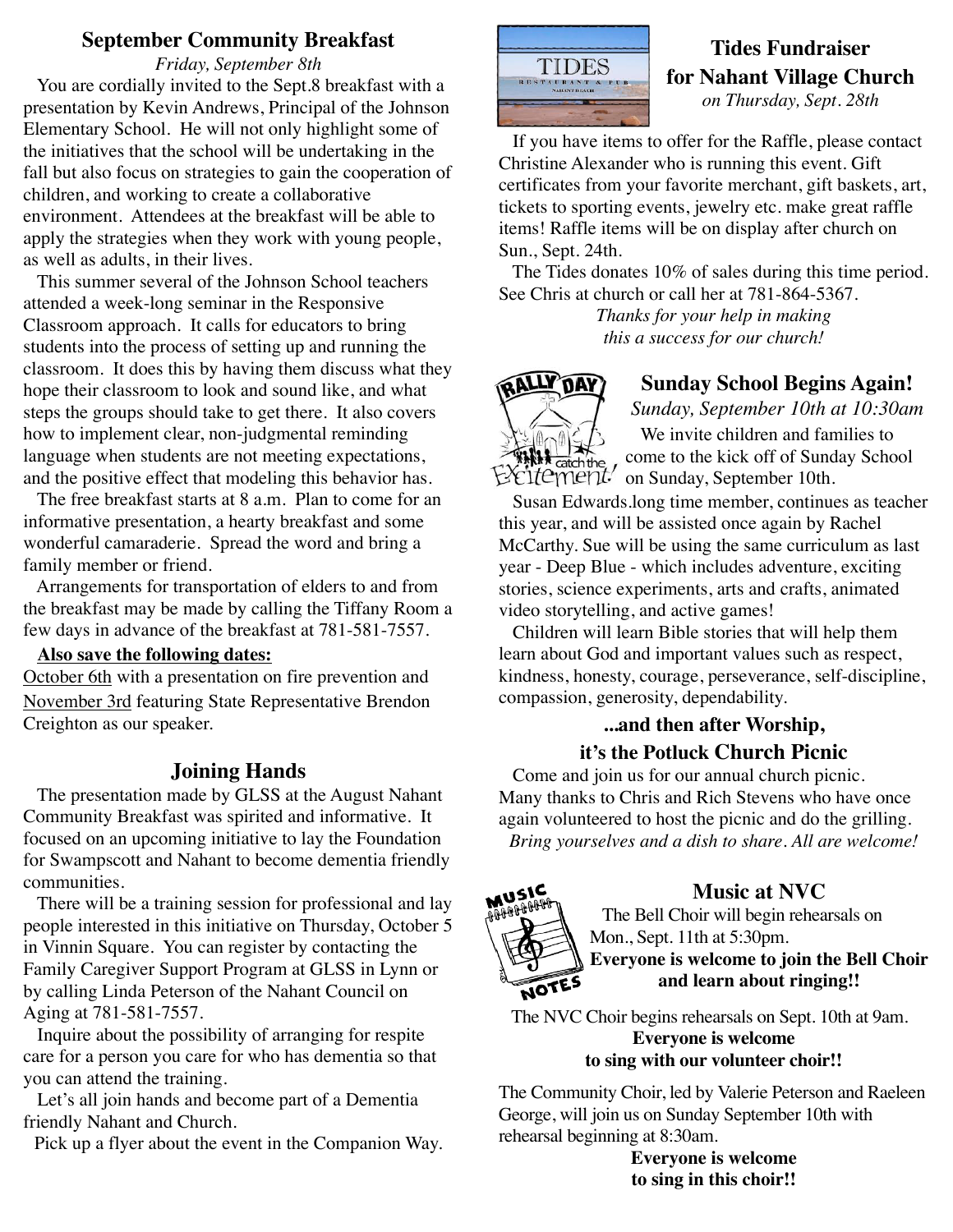# **Review and Progress Report on Interim Time at NVC**

 Greetings to you as we move into this often beautiful month of September. I hope you have had some time for rest and restoration this summer.

 First, a quick review of the timeline of this Interim period which began at the retirement of Rev. Larry Titus in October 2016. We were blessed to have Rev. Patricia Long with us for November and December. Through the work of the Transition Team (previously Preliminary Search Team), interviews were conducted and Rev. Laura Biddle was hired as our Interim Minister beginning in January 2017.

 The Transition Team, consisting of Christine Alexander, Nancy Cantelmo, Bill Crawford, Marrit Hastings, Jen McCarthy, and Maria Welsh, has been meeting regularly. The Team developed and sent out a questionnaire that was mailed and handed out to members and friends. Together with Rev. Laura the Team held a "Conversation about Nahant Village Church Moving Forward" on Sunday, May 21 at 10:30am. Many thanks to all those who filled out questionnaires and attended the Conversation on the 21st of May.

 The Team has also been interviewing various leaders in Nahant, such as the Johnson School Superintendent, the Library Director, the Town Manager and others. Compilation, recording and analysis of all of this input is helping the Transition Team with answering the questions: Who are we? Who is our neighbor? Who is God calling us to be?" which is vital information needed to fill out "The Local Church Profile", which is the document in which we present our congregation to potential Settled Pastors.

 The Transition Team appreciates your support of the work we are doing on your behalf. Please feel free to speak to any member of the Transition Team and to Rev. Laura.



 Silent Movie with live accompaniment by Rob Humphreville. Potluck supper to start at 5:30 p.m. Stay tuned for information about movie title & ticket prices. YOU'LL WANT TO BE THERE FOR THIS SPECIAL EVENT!

# **Ministry with the Minister**

**Please join Rev. Laura for a weekly Bible Study on** *Thursdays at 11:00am beginning Sept. 7th*

**A second Bible Study will be offered Sunday mornings** *on October 1st, 15th, and 22nd*

**Rev. Laura will offer a Sermon Discussion immediately after worship in the sanctuary.** 

> Bring your coffee and join the conversation! *Beginning September 17th*

#### **Parents Children and Spirit (PCS)**

Families with young children are invited to join Rev. Laura for this unique worship service.



Our extravagant welcome includes: Refreshments, prayers, guitar, puppets, and a Jesus-Story for the whole family. **Held on the last Sunday of the month** *at 9am - Sept. 24th, Oct. 29th & Nov.26th* in the Minister's Office

*Children of all ages are welcome!!!*



# **My Brothers Table**

 The Nahant Village Church serves at My Brothers Table every other month on the 2nd Sunday of that month from 1:00-4:30pm.

 For the rest of the year we are scheduled to serve on Sunday, September 10th and on Sunday, November 12th. It is from 1:00pm to 4:30pm. This is a great family project or for any age and also great for community service project.

 This is such a wonderful thing to do and give back. You won't be sorry for doing this if you have never served. *Sign up sheets can be found in the companionway.* 

# **Official notice of church meeting**

 There will be a Church Meeting of the Congregation after worship in the Sanctuary on Sunday September 17th. The purpose of the meeting is to hold a vote by the Congregation on the recommendation of the Nominating Committee to elect Richard Stevens and Maria Welsh each to the position of Co-Moderator.

# **Caring for our Church**

The locks of the church have been changed.

 If you need access to the building, please contact Cal Hastings, Trustee for Buildings and Grounds. We have a new safety system on the doorway to the offices. If the door is locked, please ring the bell. You will be able to speak to the Administrator during church office hours, who will be able to see you through a newly installed camera. When there are meetings or prescheduled appointments, the doors will be unlocked.